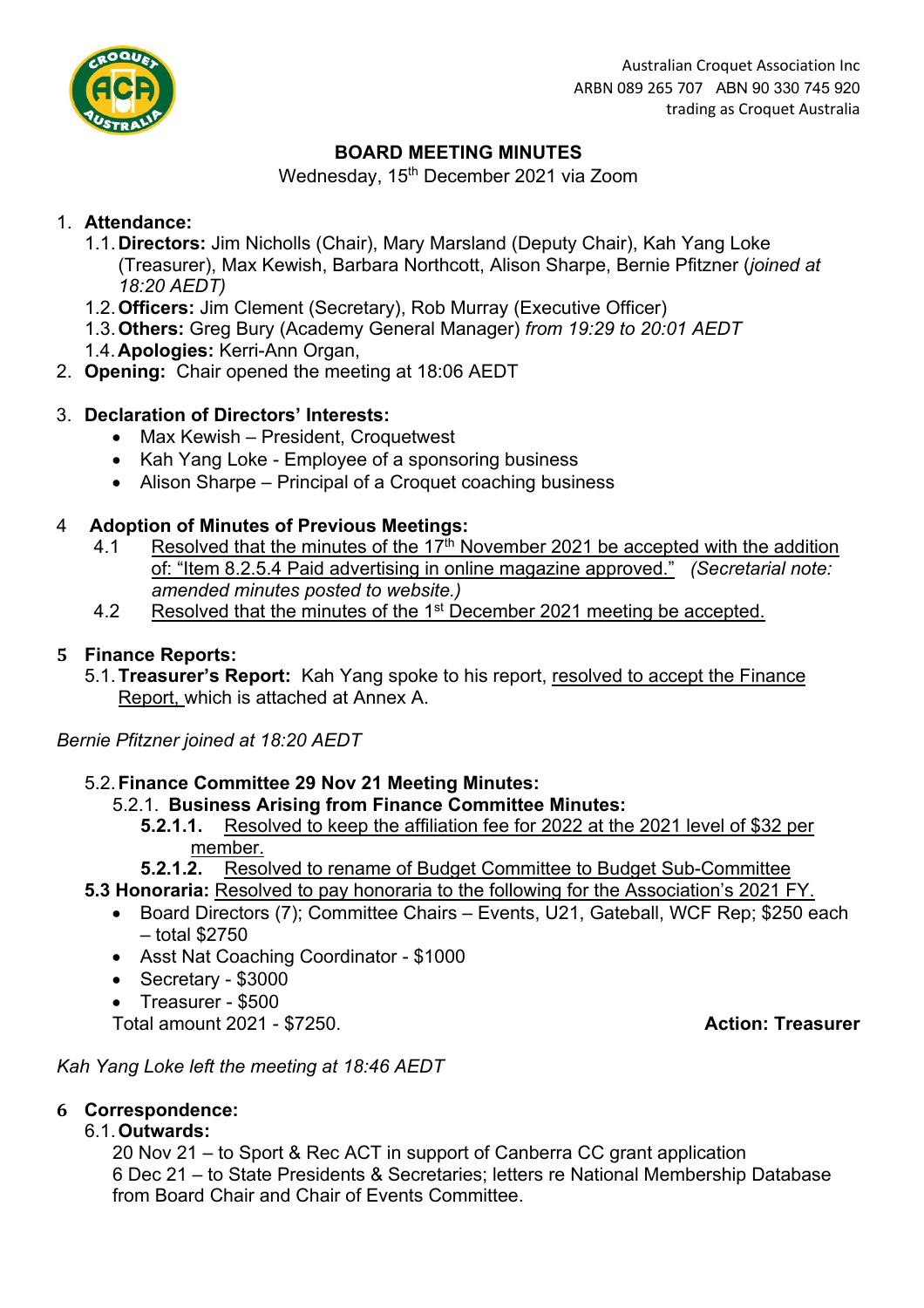# 7 **For Decision:**

# 7.1.**Governance:**

- 7.1.1. **Amended Governance Documents:** Resolved to accept the reworded Appointed Officer, Committee and Working Group Policy and the Budget Sub-committee Terms of Reference. **Action: Sec**
- 7.1.2. **Rescheduling/Cancellation of Events Policy:** Resolved to adopt the Rescheduling/Cancellation of Events Policy. **Action: Sec** Action: Sec

## 7.2.**Management:**

7.2.1. **NCGb paper on ACA, WGU & Gateball Australia:** The Board agreed that legal advice would be sought regarding this paper, ad protection of ACA Board members.

#### **Action: EO**

Secretary to seek clarification of membership of affiliated clubs by office bearers of the AGU. **Action: Sec**

7.2.2. **Covid Vaccination Requirements:** The Board resolved that all participants and spectators to ACA events abide by the Health Orders &/or requirements of the hosting state, Local Government Authority and venue.

*Greg Bury joined the meeting at 19:29 AEDT*

## 7.2.3. **Coaching Qualifications:**

- 7.2.3.1. **WWCC:** The Board agreed that coaching applicants must hold a WWCC as at the first day of the coach training course.
- 7.2.3.2. **Recognition:** The Board agreed that only ACA accredited coaches are recognised and qualified to coach at all levels.
- 7.2.4. **Through The Hoops:** Legal advice to be sought regarding the ownership of the latest version of this publication. **Action: Chair**

*Greg Bury left the meeting at 20:01 AEDT*

## 7.3.**WCF:**

- 7.3.1. **Topic 101 – Election of Independent Examiner:** Resolved that the Secretary cast Croquet Australia's votes in favour of Brian Havill. **Action: Sec** Action: Sec
- 7.3.2. **Topic 102 – Draft 2022 Budget for Adoption:** Resolved to vote in favour of the adoption of the draft budget. **Action: Sec**
- 7.3.3. **Topic 98 – Amendments to Events Regulations and Statutes:** Resolved to vote in favour of adoption of the revised Statutes and Event Regulations. **Action: Sec**

## **8 For information:**

- 8.1.**Outstanding Action Items:** *list, updated as at 1 Dec 21, in Dropbox*
- 8.2.**Reports**
	- 8.2.1. **Secretary's Report:** attached at Annex B
	- 8.2.2. **EO's Report:** attached at Annex C
		- *8.2.2.1.* Mary Marsland to request Croquet SA formally address
	- 8.2.3. **Academy GM's Report:** attached at Annex D

## 8.3.**Committee Minutes:**

8.3.1. Finance Committee meeting of 29 Nov 21 *copy in Dropbox,* 

## 8.4.**WCF:**

- 8.4.1. **Topic 99:** 
	- **8.4.1.1. Election of Treasurer:** The WCF S-G has advised that Peter Payne (Switzerland) was elected by 39 votes to 9.